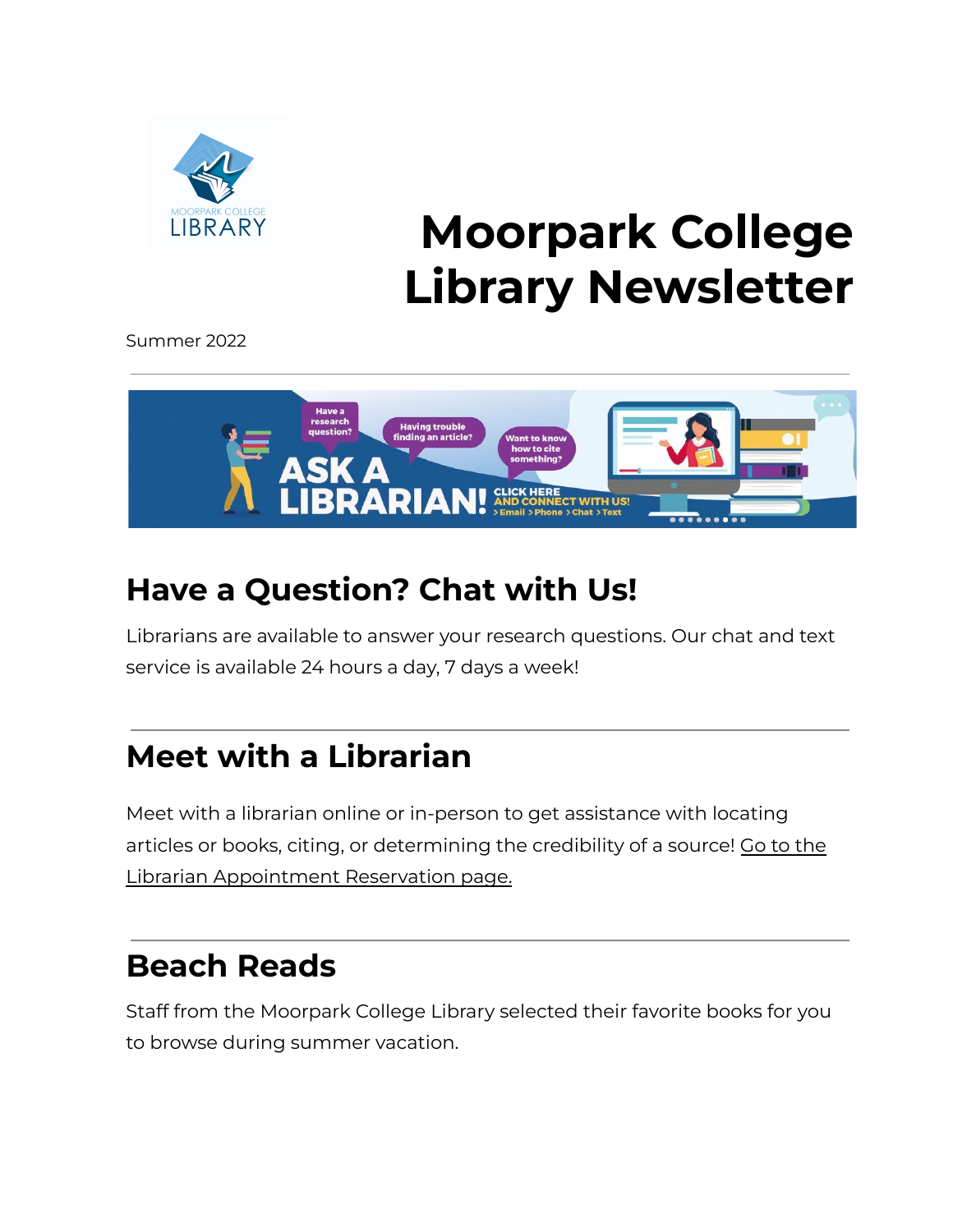Explore our library collection by searching our [catalog](https://caccl-moorpark.primo.exlibrisgroup.com/discovery/search?vid=01CACCL_MOORPARK:MOORPARK&lang=en). Go to our catalog to search for [resources.](https://caccl-moorpark.primo.exlibrisgroup.com/discovery/search?vid=01CACCL_MOORPARK:MOORPARK&lang=en) You can also request a library book online to be picked up on-campus. [Learn](https://moorparkcollege.libguides.com/StudentGuide/Holds) how to place a hold.

#### **Flipster**

**Flipster** is a next-generation digital magazine distribution service which lets users access their favorite magazines from a variety of publishers through their local libraries. Accessible via a web browser or custom apps made specifically for Apple devices, Android devices, and the Kindle Fire tablet, with Flipster users can download magazines to read offline, anytime, anywhere. You can access **[Flipster](https://proxymc.vcccd.edu/login?url=https://search.ebscohost.com/login.aspx?authtype=ip,uid&custid=s8334046&groupid=main&profile=eon)** from the library's A-Z [Databases](https://moorparkcollege.libguides.com/az.php?a=all) List.



#### **Stay Connected**

Through our social media you will learn about the benefits of reading, learning, and information literacy. Check out our accounts below:

- **[Facebook](https://www.facebook.com/Moorparkcollegelibrary/)**
- **[Instagram](https://www.instagram.com/moorparkcollegelibrary/)**
- **[Twitter](https://twitter.com/MCollegeLibrary)**
- [YouTube](https://www.youtube.com/channel/UCLwXa2sFihd4JI1Xn--s9EA/videos)